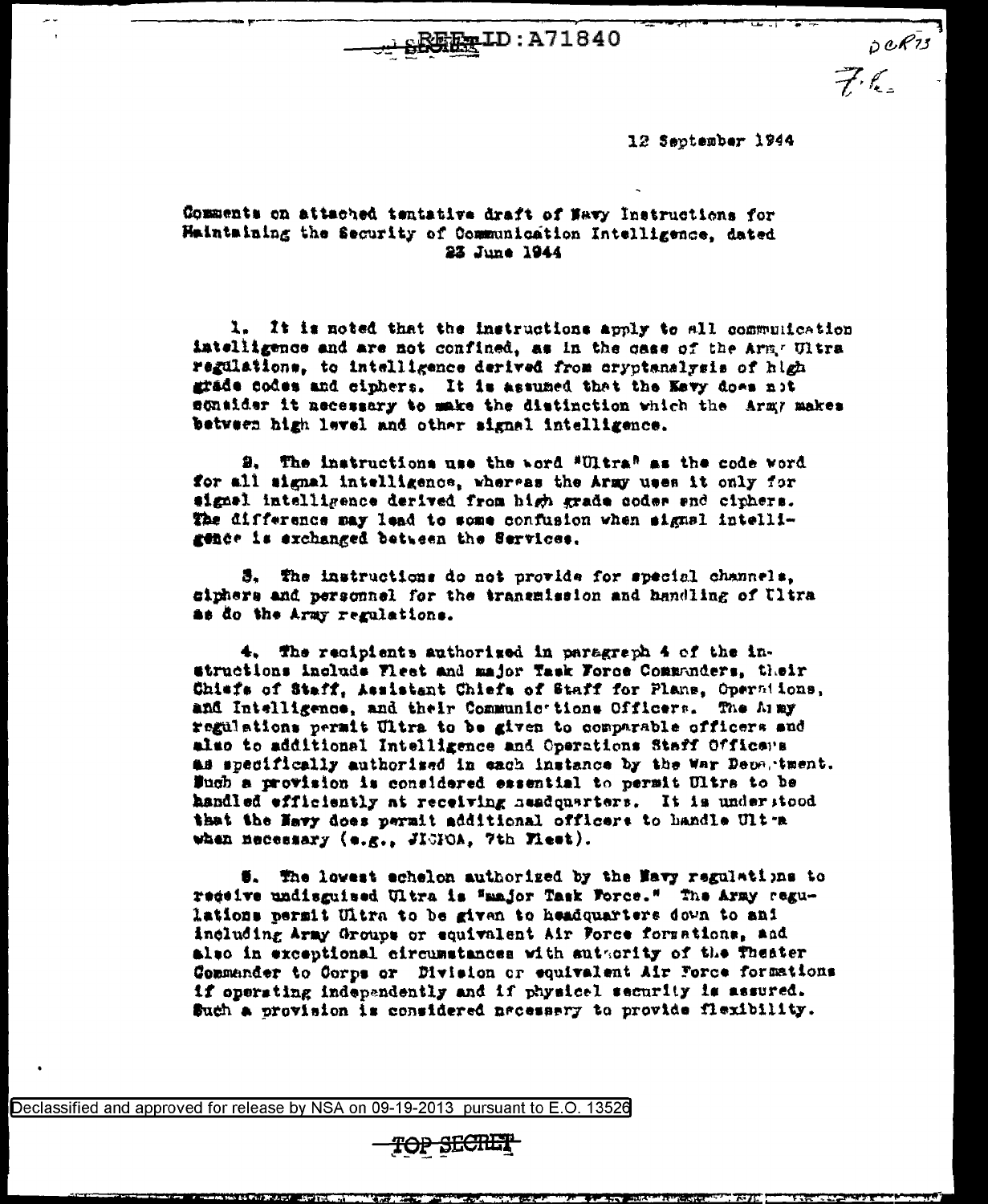كاستعجج

 $\bar{\gamma}$ 

6. Paragraph 4 of the instructions provide that when communication intelligence is passed to subordinates. it shall be passed without reference to its source and the message shall sontain the word "Ultra." It is not understood who are included in the word "subordinates" or way the application of paragraph 4 is limited to messages to subordinates.

7. Paragraph 4 permits diaguised Ultra to be passed on then "necessary." There is no restriction as to whom it may be passed en. The comparable provision of the Army regulations permits only eperational orders based on Ultra to be passed on to recipients in addition to those authorized to receive Ultra.

8. Paragraph 5 emphasizes the necessity for cantion on the part of "lower echelons " in taking action on Ultra which might disclose the source. This seems to imply that, contrary to paragraph 4, echelons lower than those listed in paragraph 4 will receive Ultra intelligence and will know that it is Ultra.

9. It is noted that each receiving headquarters appoints its own officer to control dissemination and security of Ultra, and that mo centralized control of such officers is contemplated, as in the case of the Army's "Special Security Officers."

10. The instructions provide that all messages containing Ultra information shall be classified as Top Secret. Army regulations for Ultra do not specify what classification shall be used. Top Secret is used, but it is felt that the important protection of Ultra is its special handling rather than its classification.

11. The reason for including the word "ordinarily" in the last sentence of the instructions is not clear.

12. The instructions contain no provisions for briefing recipients, "migning off" recipients and keeping lists of recipients, such as are contained in paragraphs 8 a, 8 e and 8 e of the Army regulations.

15. The instructions contain no provisions comparable to the provisions of paragraph 10 of the Army regulations, concerning when information from Ultra sources may be included in non-Ultra reports or estimates.

*'TCIP SECRE*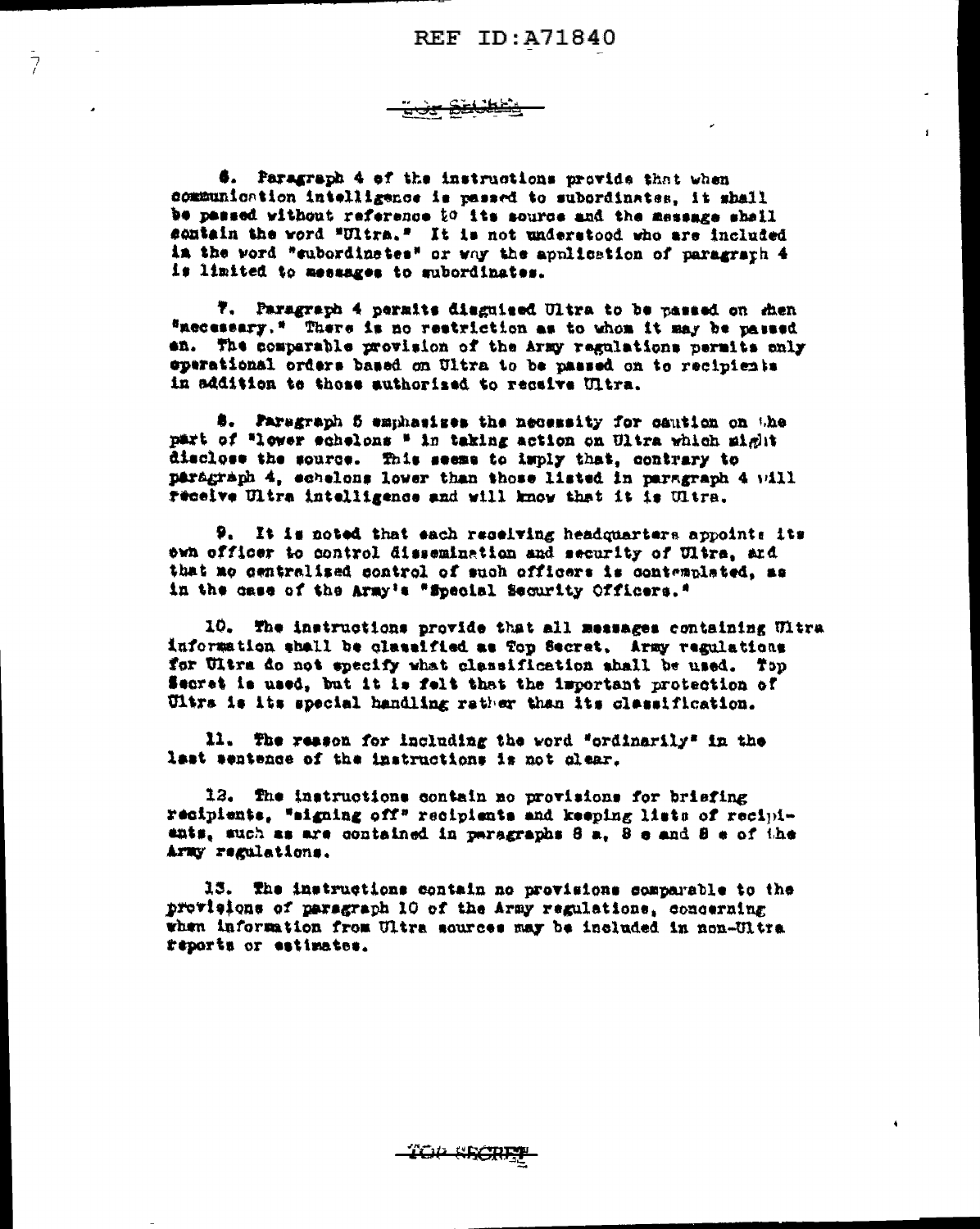---......... ~------ - . -- . - ~~--~~~ REE" ID:A71840 ARLINGT')N HALLASTA Date  $26$  tune 44 TO FROM  $\frac{1}{\sqrt{\frac{1}{1+\epsilon^2}}}$   $\frac{1}{\sqrt{1+\epsilon^2}}$ Asst. Commandant<br>Dir. of Com. Research Dir. of Com. Research<br>Administrative Officer Administrative Officer<br>
Asst. Administrative Officer<br>
Adjutant<br>
Asst. Adjutant<br>
Chief. Admin. Branch Info. & Liaison Branch ------Chief, A Branch ------------ ------Chief'. B Branch -------------~ Chief, C Branch<sup>-</sup><br>Chief, D Branch Chief, E Branch<sup>--</sup> Chief, F Branch Chief, G Branch 2d Sig. Serv. Bn. ----<br>Director of Training<br>Property Officer<br>Intelligence Officer Personnel Officer Provost Marshal<br>Post Dispensary<br>Post Engineer Provost Marshal Post Mail Room<br>Secretary to C.O.<br>General Files 201 Files -------------------- Comments and Return Recommendations Signature, if approved<br>As Requested<br>As Discussed Year action  $\blacktriangleright$  Information and Return Information and Forwarding<br>Information and File See Note on Back  $\frac{1}{2}$ Here is de reinaion -""""l!ij~ ....... .....,{ .... ~.,,, " **ULL**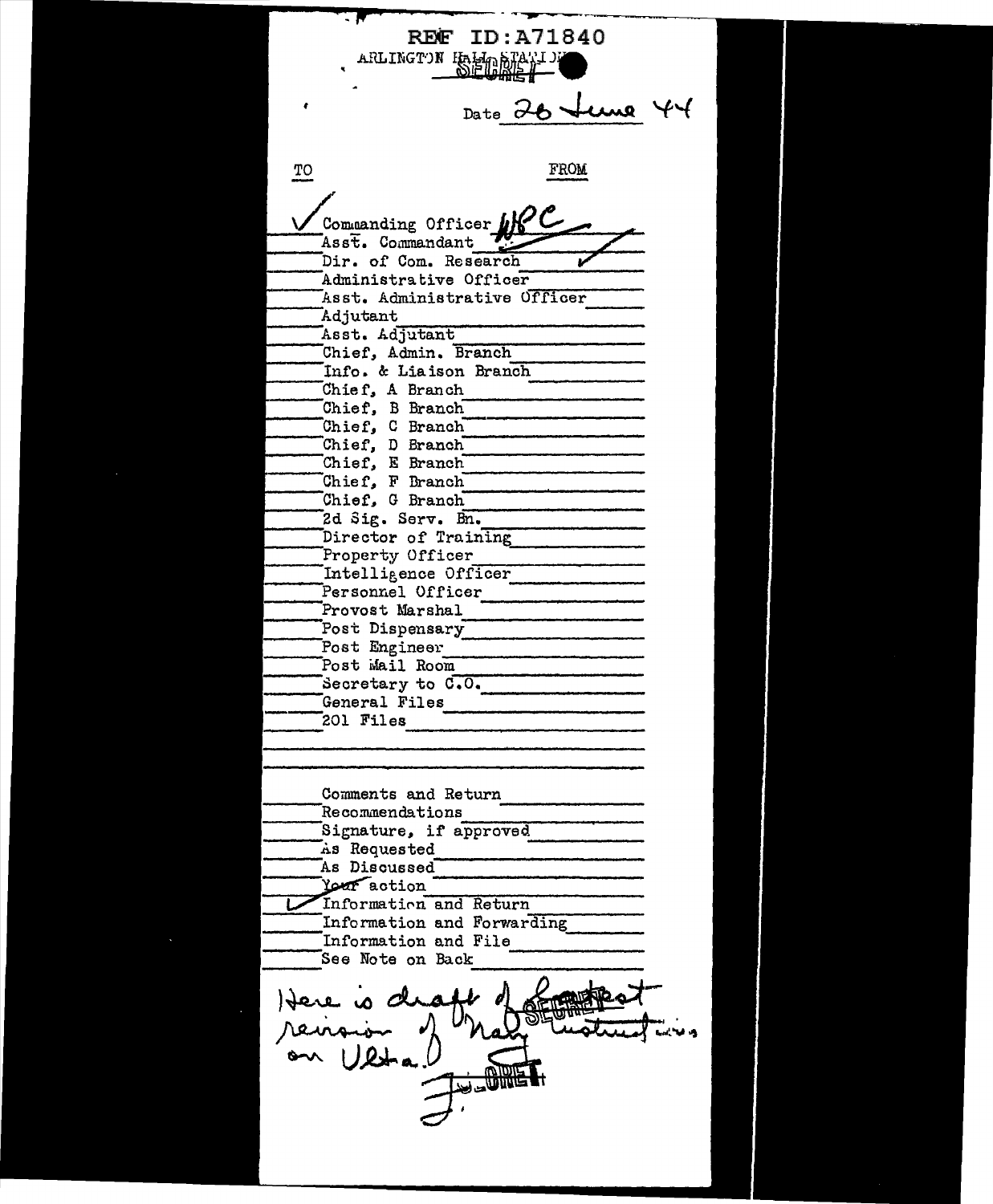## **REF ID: A71840**

**TOP SECRET** 

### TENTATIVE DRAFT

23 June 1944

 $0p - 20 - G/\text{Im}d$  $C - 1$  No.17 SEC UCTIONS FOR MAINTAINING THE SECURITY OF **COMMUNICATION TNTELLIGENCE** 

 $\mathbf{1}$ . Definition: Communication Intelligence embraces all intelligence derived from enemy communications and consists of (a) Special Intelligence which is that intelligence obtained by decrypting enemy coded or ciphered messages, and (b) Traffic Analysis Intelligence (Y inferences) which is that intelligence derived from enemy communications by all means short of decryption.

 $2.$ Value: The extreme importance and value of Communication Intelligence cannot be over-emphasized. It has been the principal source of authentic information regarding the enemy's future actions and intentions. For this reason it is imperative that the source of this intelligence be protected in order to permit a continuing flow of information. Physical security of this type of intelligence is not sufficient. All references to its existence, however guarded, must be avoided except to those who actually require it in the execution of their tasks. Communication Intelligence must not be divulged to any individual merely because of his rank. The Commander in Chief, United States Fleet and Chief of Naval Operations therefore directs that the following paragraphs be scrupulously complied with and that, in particular, every effort be made to reduce to the

 $-1-$ 

Enclosure (B) to Cominch Serial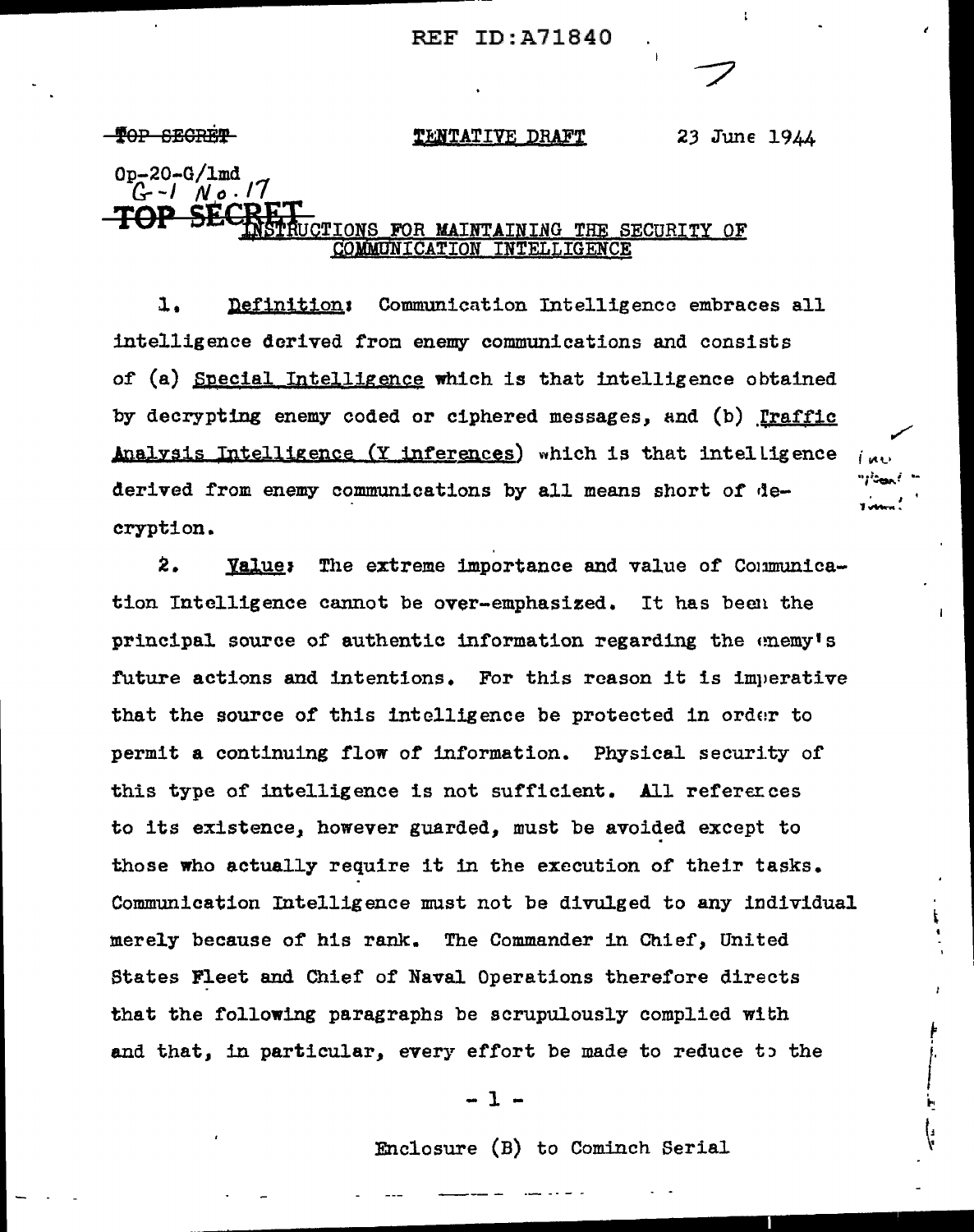### TENTATIVE DRAFT

TOP SECRET

absolute minimum the number of persons who have the knowledge of such intelligence.

 $3.$ Code Words: Whenever it becomes necessary to pass Communication Intelligence to subordinates, it shall be passed without reference to its source, and the message shall contain the word #SUPER" or the werd "ULTRA".

 $\mathbf{L}$ Authorized Recipients: All traffic bearing the foregoing code words shall be routed to and be seen by only those of the following who must have the information in order to carry out their duties, viz., Fleet and major Task Force Companders, their Chiefs of Staff, Assistant Chiefs of Staff for Plans, Operations, and Intelligence, and their Communication Officers, When it becomes necessary to pass on *MGUPER<sup>#</sup>*-or "ULTRA' information, it shall be passed on in the form of an operational directive, avoiding all mention of the source and further safeguarding the source by careful paraphrasing or elimination of specific dates, times, numbers, and so forth. Under no circumstances shall an authorized recipient discuss items of Communication Intelligence with any person unless he is assured that that person is authorized to receive such intelligence.  $Com$ munication and intelligence personnel handling or seeing this type of traffic must be carefully selected, kept to a minimum, and turnover of personnel avoided in so far as possible.

 $-2-$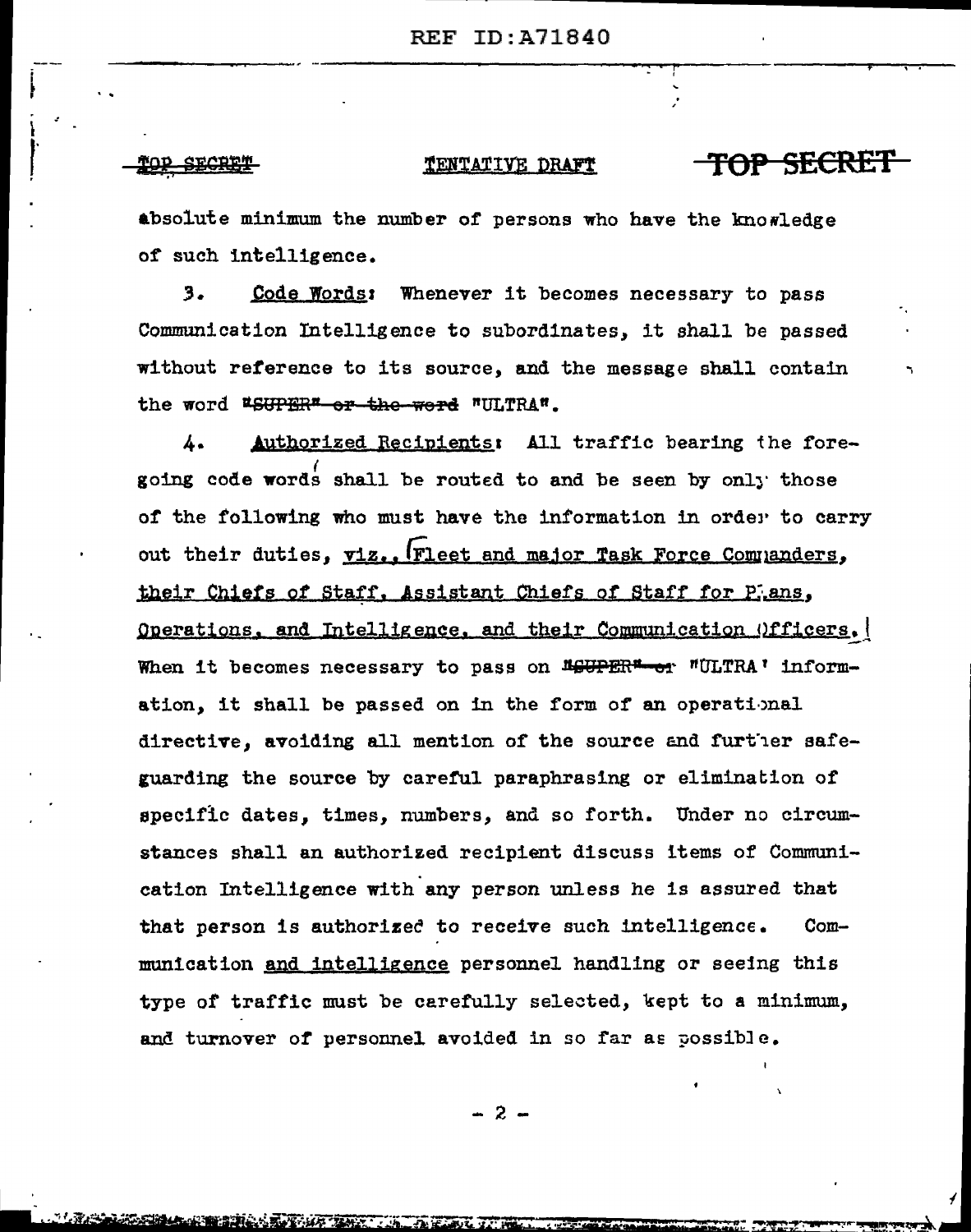#### TENTATIVE DRAFT

TOP SECRET

Operational Information: Communication Intelligence 5. contains items of operational value. While it is true that, to be of value. positive or operational use must be made of such intelligence, it should be borne in mind that the risk of compromising the source is always present and the action officer must weigh this disadvantage against the tactical advantage which may be only local or only temporary. This applies particularly to lower echelons where the locations are exposed to enemy actions or where the provisions for security are less than acceptable. In practically all cases, a simple directive to take a specific action, addressed to the unit or units concerned, will suffice, rendering unnecessary the transmitting of the source of the information or the information itself on which the directive is based. Special precautions to prevent the disclosure of accurate knowledge based on "ULTRA" information concerning enemy intentions, or the location, novement or composition of enemy units shall be taken in briefing pilots because of the danger of their capture by the enemy,

6. Dissemination: In order to provide for proper dissemination of Communication Intelligence and at the same tume insure adequate safeguards for its security, those commands receiving "ULTRA" information shall designate an officer who is thoroughly conversant with Communication Intelligence matters to control the dissemination and physical security of all "ULTRA" received. In all cases where it becomes necessary to

 $3 -$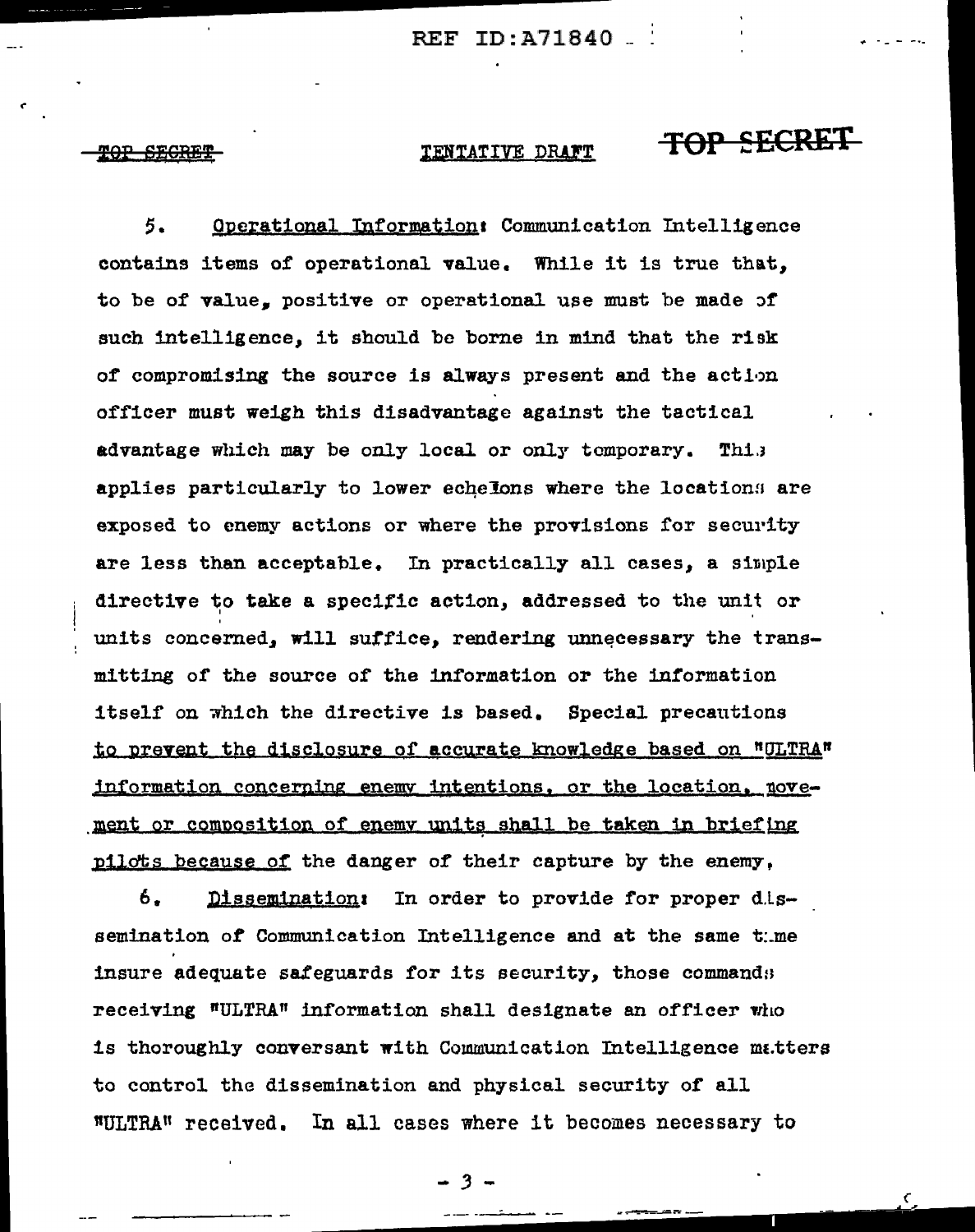**REAL PROPERTY AND REAL PROPERTY AND ARTICLES AND PROPERTY AND PROPERTY AREA REF ID:A71840** 

#### πΩP <del>SECRET</del>

#### TOP SECRET TENTATIVE DRAFT

disseminate "ULTRA" information to subordinate commands by cryptographic systems other than those specified in paragraph 7 below, such dissemination shall be made by this officer. or passed by him as may be directed by the Fleet Commander concerneđ.

 $\sim$ 

7. Cryptographic Systems: Whenever Communication Intelligence is transmitted, only cryptographic systems of the highest security (i.e., ECM, CCM, TYPEX, or one-time cipher) and narrowest distribution shall be utilized. When, in exceptional cases, this is impossible, information shall be passed by utilizing the cryptographic system of the highest security available, including in these messages only the barest essentials required for necessary action by the addressee.

₿. References: No reference to Communication Intelligence shall be made in War Diaries, Action Reports, or other reports or proceedings without prior specific authority of the Commander in Chief, United States Fleet and Chief of Naval Operations. Whenever action is taken, based on Communication Intelligence. studied effort must be made to insure that such action cannet be traced or attributed to this type of intelligence alone. Whenever possible, action against specific targets revealed by "ULTRA" shall be preceded by appropriate air or land reconnaissance or other suitable camouflage measures. In general, momentary tactical advantage is not sufficient ground for taking any risk of compromising the source.

4 -